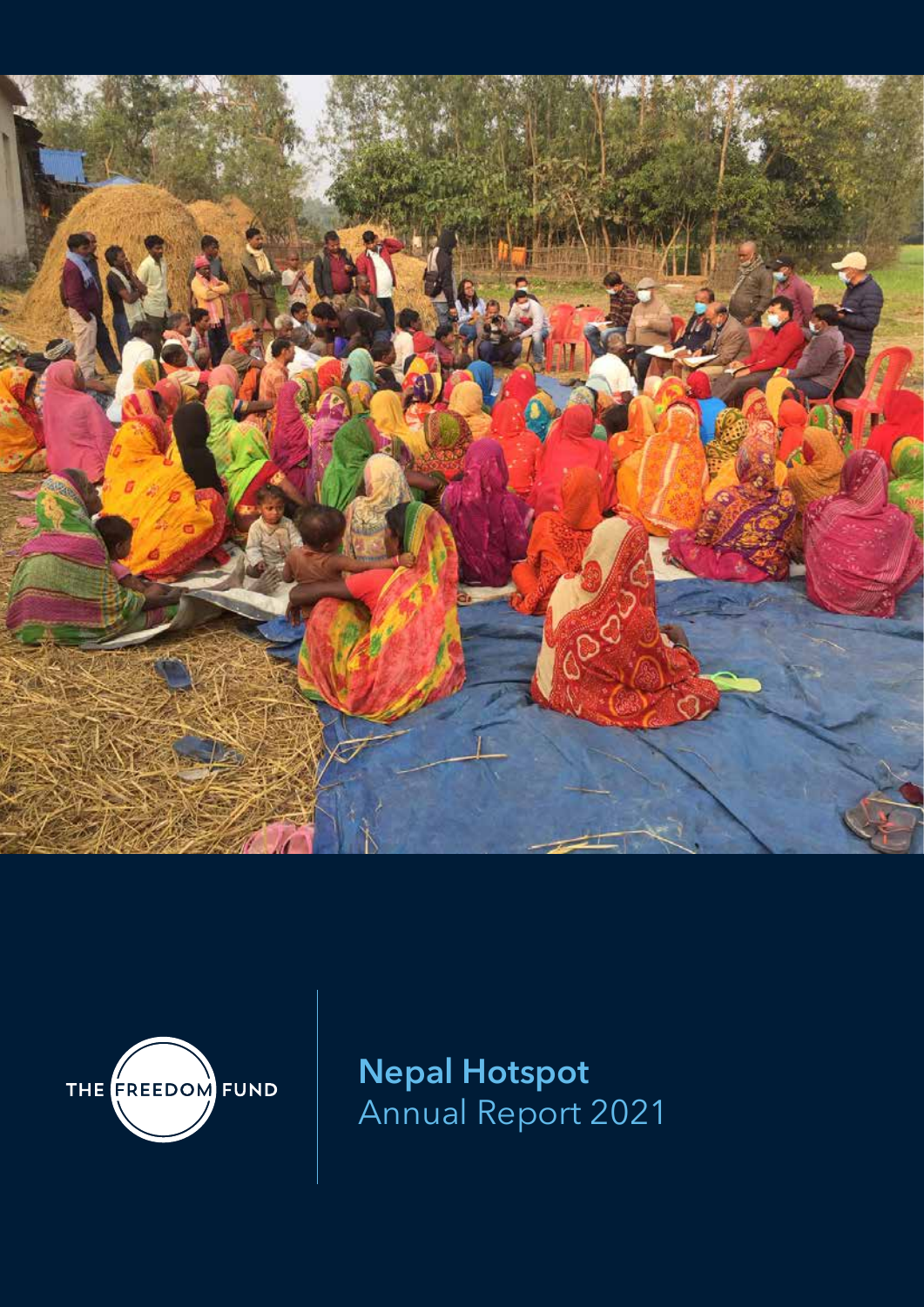Cover image: © Jiyam Shrestha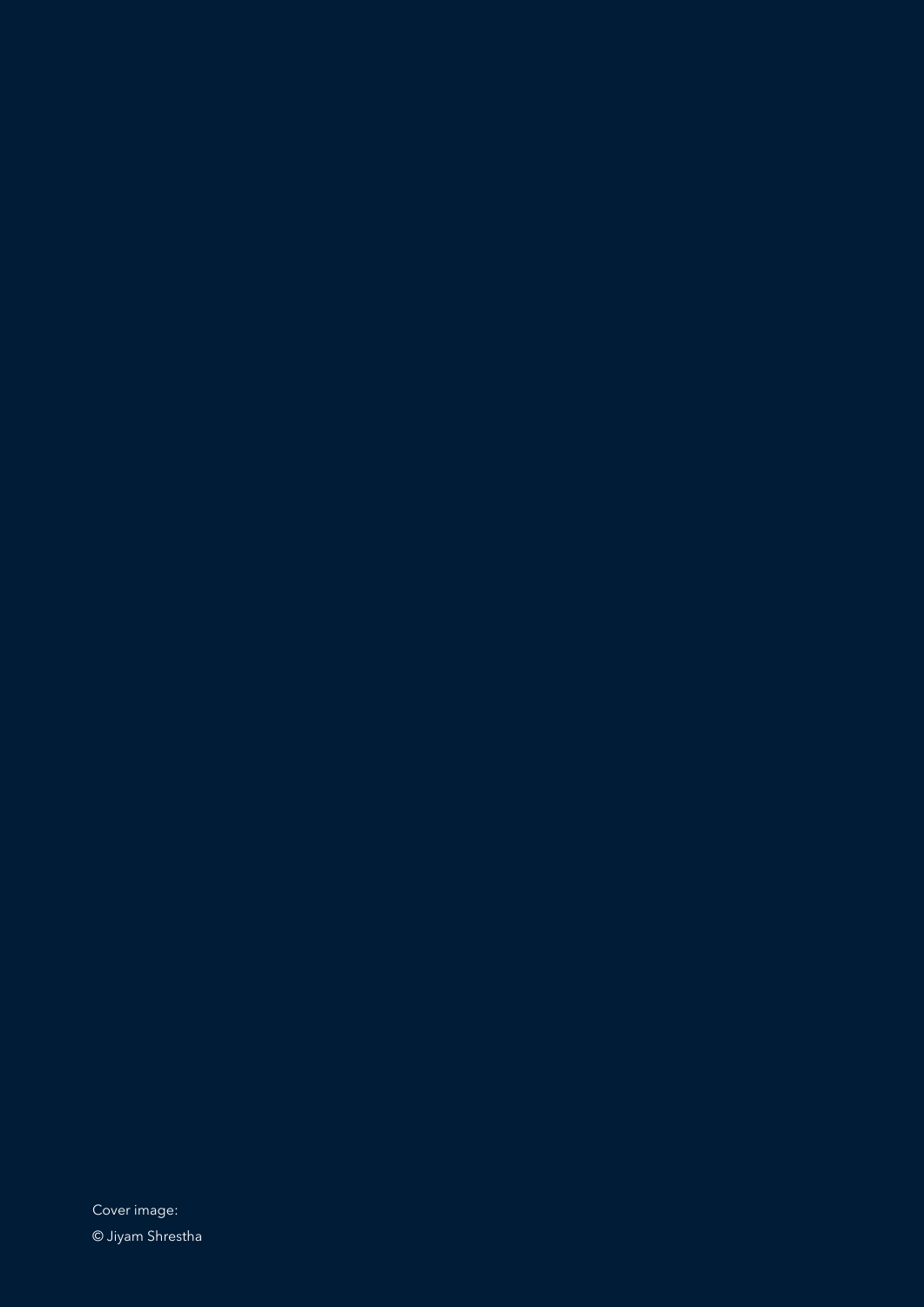### Nepal Hotspot Annual Report 2021

REPORT DATE: March 2022

### **Contents**

| 1. Operating context                   | 2   |
|----------------------------------------|-----|
| 2. Progress towards systems change     |     |
| 3. Hotspot outputs and outcomes        | 6   |
| 4. Emergency Response Fund             |     |
| 5. Case study                          | 12. |
| 6. Independent evaluation and research | 13  |
| Annex 1: Internal report               |     |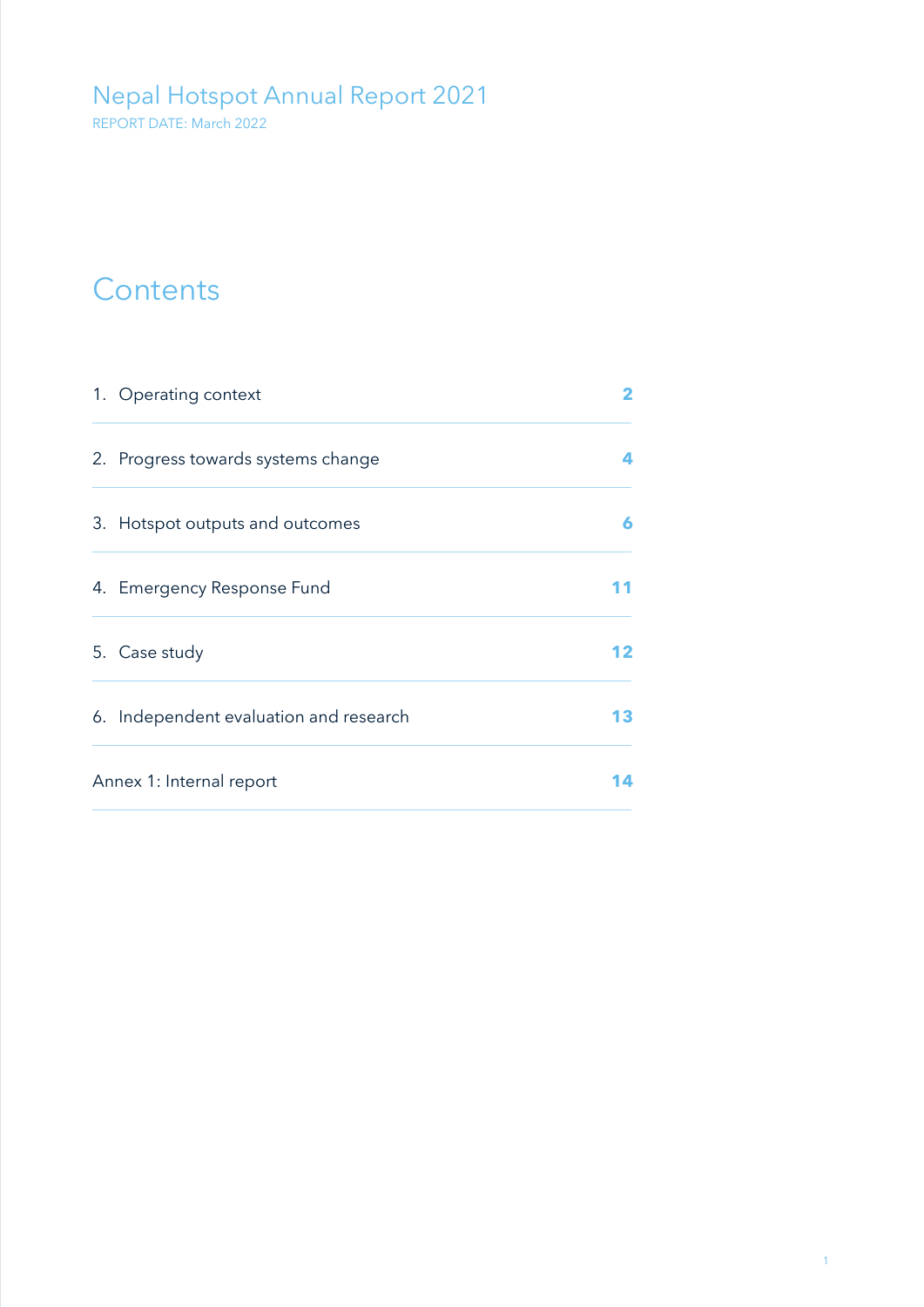# 1. Operating context

Nepal experienced a number of very challenging circumstances in 2021 including the covid-19 pandemic and prolonged political instability. Despite this context, the Freedom Fund and our NGO partners have transitioned from one phase of our work with the Harawa-Charawa to a Norwegian Agency for Development Cooperation (Norad) funded program uniting the three largest bonded labour groups, Harawa-Charawa, Haliya and Kamaiya, in a united movement to end agricultural bonded labour.

Through the expanded focus, our eight frontline partners will support survivor movement building and government advocacy across three provinces in Nepal to end exploitative agricultural work. Our partners are operating in provinces 2, 5 and 7 where there are high populations of the three groups: Province 2 with the Harawa-Charawa, Province 5 with the Kamaiya and Province 7 with the Haliya.

| <b>Target community</b>               | <b>Partner</b>                                    | <b>Province</b> | <b>District</b> |
|---------------------------------------|---------------------------------------------------|-----------------|-----------------|
| Harawa-Charawa                        | Community Improvement Centre (CIC)                | 2               | Dhanusa         |
| Harawa-Charawa                        | Dalit Janakalyan Yuba Club (DJKYC)                | $\overline{2}$  | Siraha          |
| Harawa-Charawa                        | Shripurraj Community Development Centre<br>(SCDC) | 2               | Saptari         |
| Harawa-Charawa                        | Janachetana Dalit Sangam (JDS)                    | 2               | Saptari         |
| Haliya                                | PeaceWin                                          | $\overline{7}$  | Bajura          |
| Haliya                                | <b>Equality Development Centre (EDC)</b>          | 7               | Doti            |
| Kamaiya                               | Kamaiya Mahila Jagaran Samaj (KMJS)               | 5               | Bardiya         |
| Harawa-Charawa,<br>Haliya and Kamaiya | Rastriya Dalit Network Nepal (RDN)                | 2, 5, 7         | All above       |

#### **1.1 Nepal hit by multiple covid-19 waves in 2021**

In April 2021, cases of the delta variant began to rise rapidly in Nepal and within a short period the health system became overwhelmed with a lack of oxygen and hospital beds for critically ill patients.<sup>1</sup> The government introduced lockdown restrictions through the District Administration Offices to try and stem the spread of the virus. As with the previous lockdowns in 2020, daily wage earners like agricultural labourers suffered as movement restrictions meant they could not work to earn an income. This left thousands of people highly

vulnerable to severe food shortages. In August and September 2021, cases started to decrease as the wave tailed off and normal life began to be restored in the country.

Nepal once again braced for a covid-19 wave towards the end of 2021 with the omicron variant. While cases began to rise across the country it did not result in a large increase in hospitalisations and deaths. To combat the pandemic, the government is continuing to administer the vaccine, targeting the most vulnerable.

<sup>1.</sup> https://www.theguardian.com/global-development/2021/apr/30/nepal-facing-deadly-covid-wave-similar-to-india-doctors-warn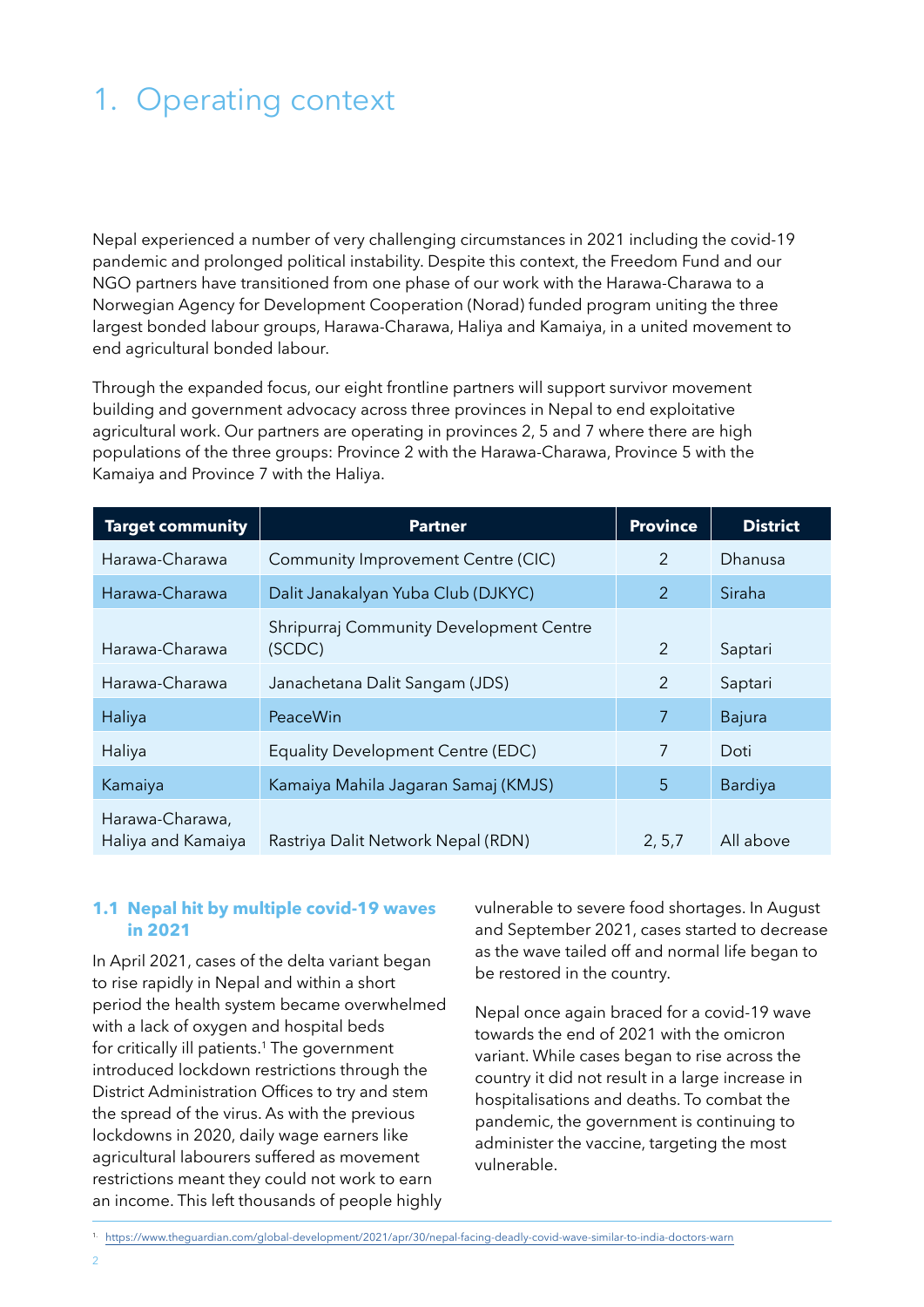As the country comes out of the third wave, the government is turning its focus to rebuilding services and supporting communities and families to recover. According to a World Bank survey, the pandemic has hit jobs and livelihoods hard, with one in three agricultural workers losing their jobs, and half of the female respondents reporting loss of earnings.2 The government will need to ensure that its recovery plans are inclusive and targeted towards vulnerable and marginalised communities.

#### **1.2 Federal government functioning after a long period of political instability**

The federal government of Nepal experienced a long period of instability in 2021 due to infighting within the ruling coalition led by the Nepal Communist Party. The Supreme Court of Nepal reinstated the parliament after ruling it was illegal for the previous Prime Minister KP Oli to dissolve it and ordered that Sher Bahadur Deuba of the Congress Party be appointed as the new Prime Minister in July 2021.3 Following this, the federal government resumed its normal functions and there is now greater political stability at the federal level. Nepal will hold a general election in 2023 to decide the next government.

#### **1.3 Nepal prepares for local elections in 2022**

Since Nepal introduced a federalised system of government in 2015, local governments have gained greater powers and budgetary responsibility. In 2022, Nepal will hold local government elections to elect municipality representatives such as mayors, vice-mayors and ward chairs. The local government election is an important opportunity for our partners to raise key issues facing bonded labour communities with incumbent representatives as well as other political parties.

<sup>2.</sup> https://blogs.worldbank.org/endpovertyinsouthasia/ensuring-resilient-and-inclusive-covid-19-recovery-nepal

<sup>3.</sup> https://www.ndtv.com/world-news/nepals-supreme-court-orders-appointment-of-sher-bahadur-deuba-as-prime-minister-2484780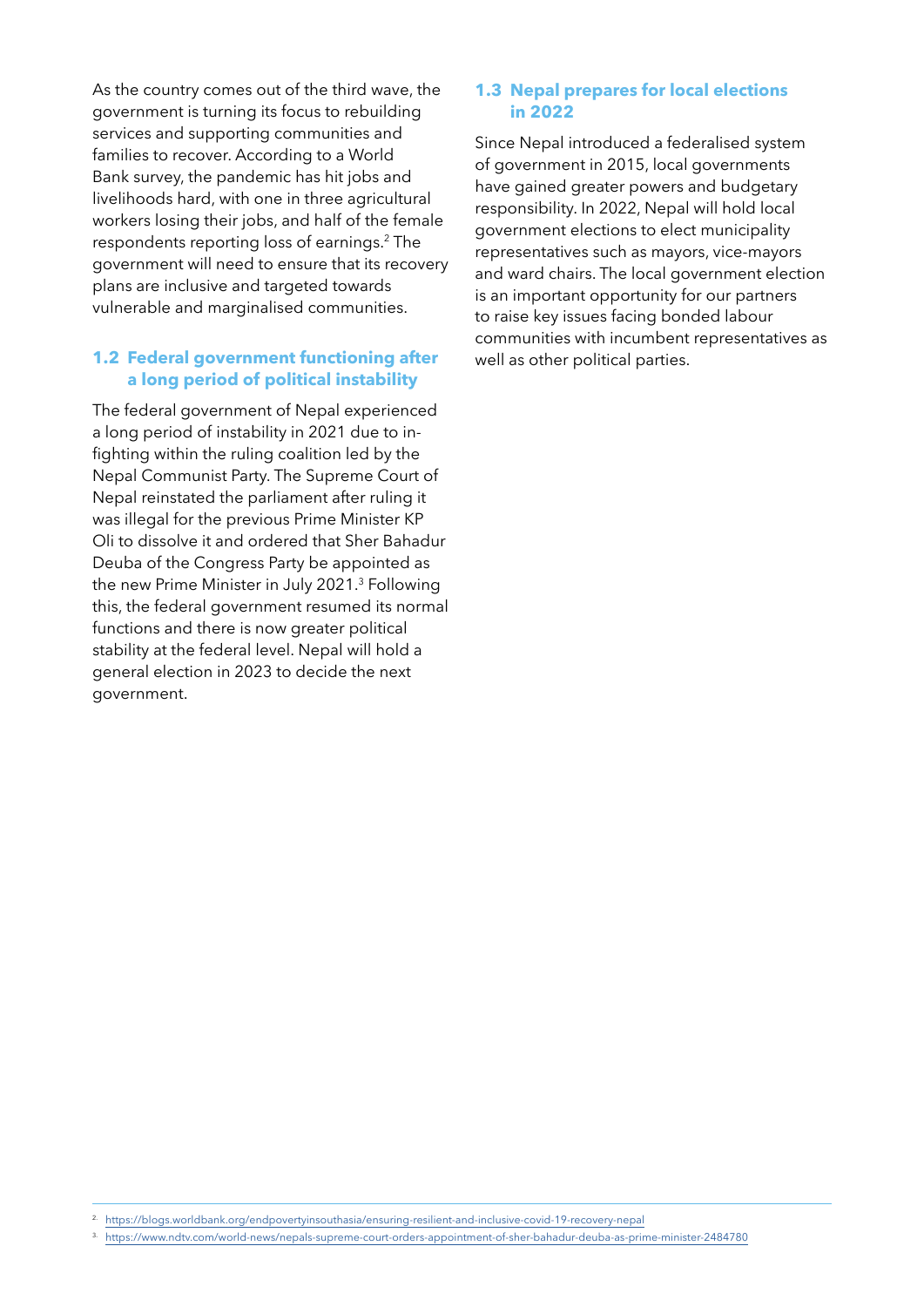### 2. Progress towards systems change

Through the current phase of the program, we are working with our partners and the Harawa-Charawa, Haliya and Kamaiya survivor networks to advocate with the government to end agricultural bonded labour and provide services for recovery. In 2021, we achieved some significant successes in our advocacy with the government at federal, provincial and local levels.

#### **2.1 Government implements policy changes at provincial and local levels**

As a result of our advocacy work with the provincial and local governments, the program has achieved a number of important policy changes in 2021.

In 2019, the Province 2 government passed the Dalit Empowerment Act to improve access to services for Dalit communities. This is an important piece of legalisation for agricultural bonded labourers in Province 2 as a high proportion of them are Dalit. Our partners have been advocating with the provincial government since the act was passed to demand that the government passes regulations to enable the delivery of services such as livelihoods, housing and education. In 2021, the Province 2 government passed a series of regulations in the provincial parliament and we are now waiting for these to be published publicly. When they are published, our partners will work to ensure communities are aware of the new provisions and support them to access the related schemes.

In Province 7, the government is bringing a Dalit Empowerment and Inclusion Bill and our partner EDC will be engaging with the government to ensure it is enacted.

Our partner Action Aid International Nepal (AAIN) has worked with the Sayal Rural Municipality in Doti district, Province 7, to prepare and endorse Haliya livelihoods guidelines. The guidelines set out how

the municipality government will provide livelihoods support to Haliya families, especially families who are the most marginalised and in need. AAIN will now be advocating with the local government to allocate sufficient funding in the next budget to implement the guidelines.

In Province 2, our partner SCDC has been advocating with Dakneswori municipality government to provide support to help marginalised children to go to school. As a result, the municipality government has developed a scholarship scheme to provide children with the materials and resources that they need. SCDC will now work to ensure that children can access the scheme.

#### **2.2 Federal government assembles taskforce to investigate agricultural bonded labour**

In 2021, the Ministry of Land Management, Cooperatives and Poverty Alleviation assembled a government taskforce to investigate the current status of groups affected by agricultural bonded labour in Nepal. Throughout the year our partners had been advocating with the federal government, including the ministries of land management and labour, to take concrete steps to address the issue and provide recovery services to survivors. The taskforce was an output of their advocacy work with the federal government.

The taskforce investigation is a significant development for the Harawa-Charawa in particular, as it is the first time the federal government is investigating bonded labour in their communities. The Haliya and the Kamaiya groups have previously been declared liberated by the government, but this new investigation is an opportunity for the government to understand who might have been left out of this process and what challenges they still face.

The taskforce was due to conduct visits to the three different groups in Provinces 2, 5 and 7 in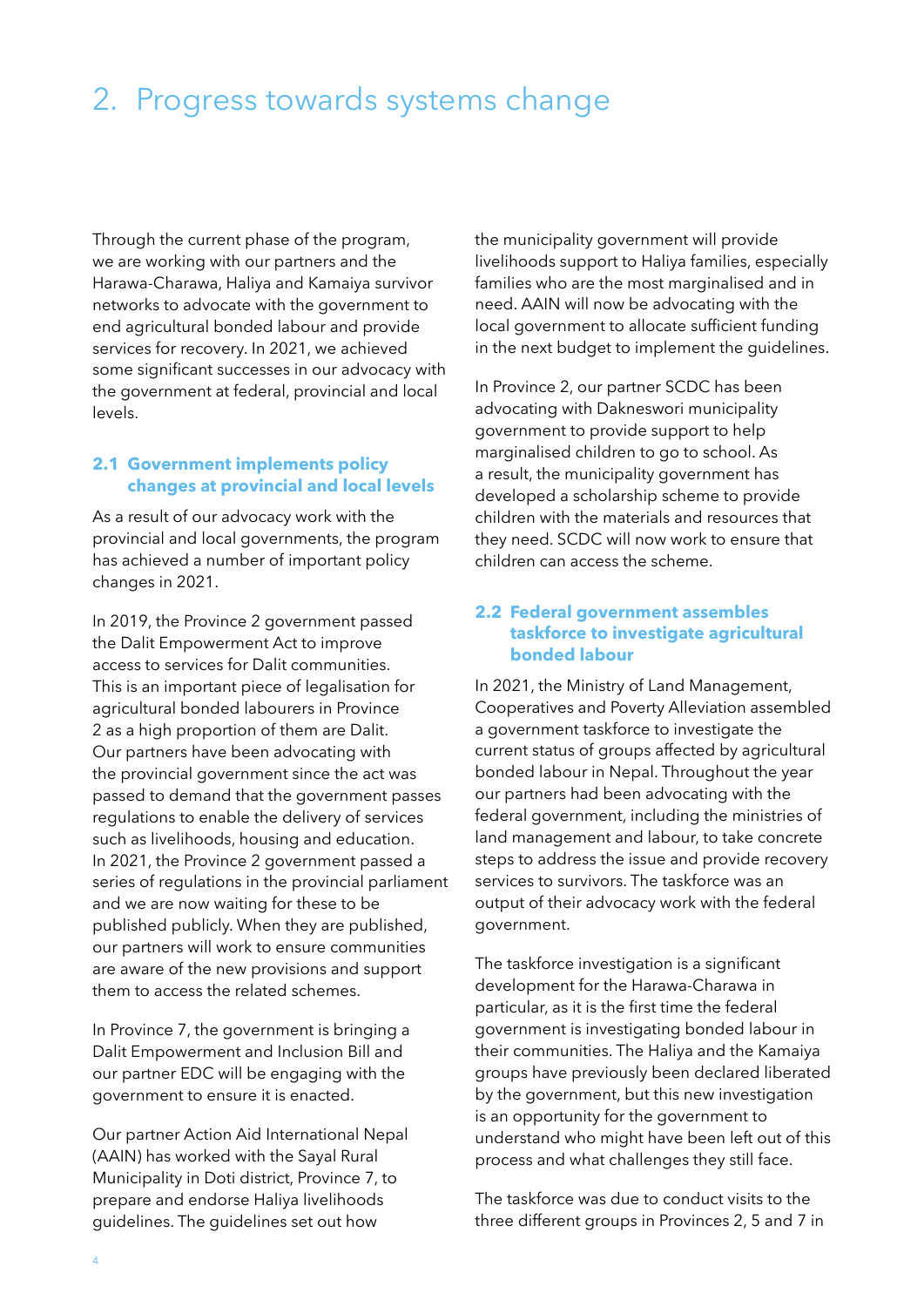January and February 2022. Our partners aimed to work closely with the taskforce to organise and facilitate discussions with communities and survivor networks leaders. After completion of the site visits, the program will advocate with the taskforce and the government to publicly publish the report and recommendations.

#### **2.3 The Federal Land Commission reformed by the government**

In 2021, the Federal Land Commission was disbanded as a result of the political disruption at the national level. We had established a close relationship with the previous committee and were working together to highlight the landlessness of agricultural bonded labour groups. The commission has the power to collect data on landless families and provide land to them.

When the new Prime Minister was appointed, the federal government assembled a new committee with Keshav Niraula as the chair. The program is now working with the new committee and advocating with them to restart their data collection with district level committees.

#### **2.4 UN special rapporteur on extreme poverty and human rights documents findings on agricultural bonded labour in Nepal**

Olivier De Schutter, a UN special rapporteur on extreme poverty and human rights, visited Nepal in November 2021 to assess the government's efforts to alleviate poverty and protect human rights. During his visit, he met with high-level government representatives, INGOs, community members and civil society organisations.

Our partner RDN provided a briefing to Mr De Schutter on agricultural bonded labour in Nepal and detailed the difficult challenges the communities face. Following his visit, Mr De Schutter prepared an official report highlighting the continued existence of bonded labour in Nepal.4 His report documents the link between landlessness and indebtedness. Landless families are unable to get credit from the bank and have no option but to take loans from landowners to cover essential costs such as medical expenses, dowries and migration costs. Despite the new constitution in 2015 and subsequent legal reforms, the issue persists and attempts to address the issue have not been completed.

4. https://www.theguardian.com/global-development/2021/apr/30/nepal-facing-deadly-covid-wave-similar-to-india-doctors-warn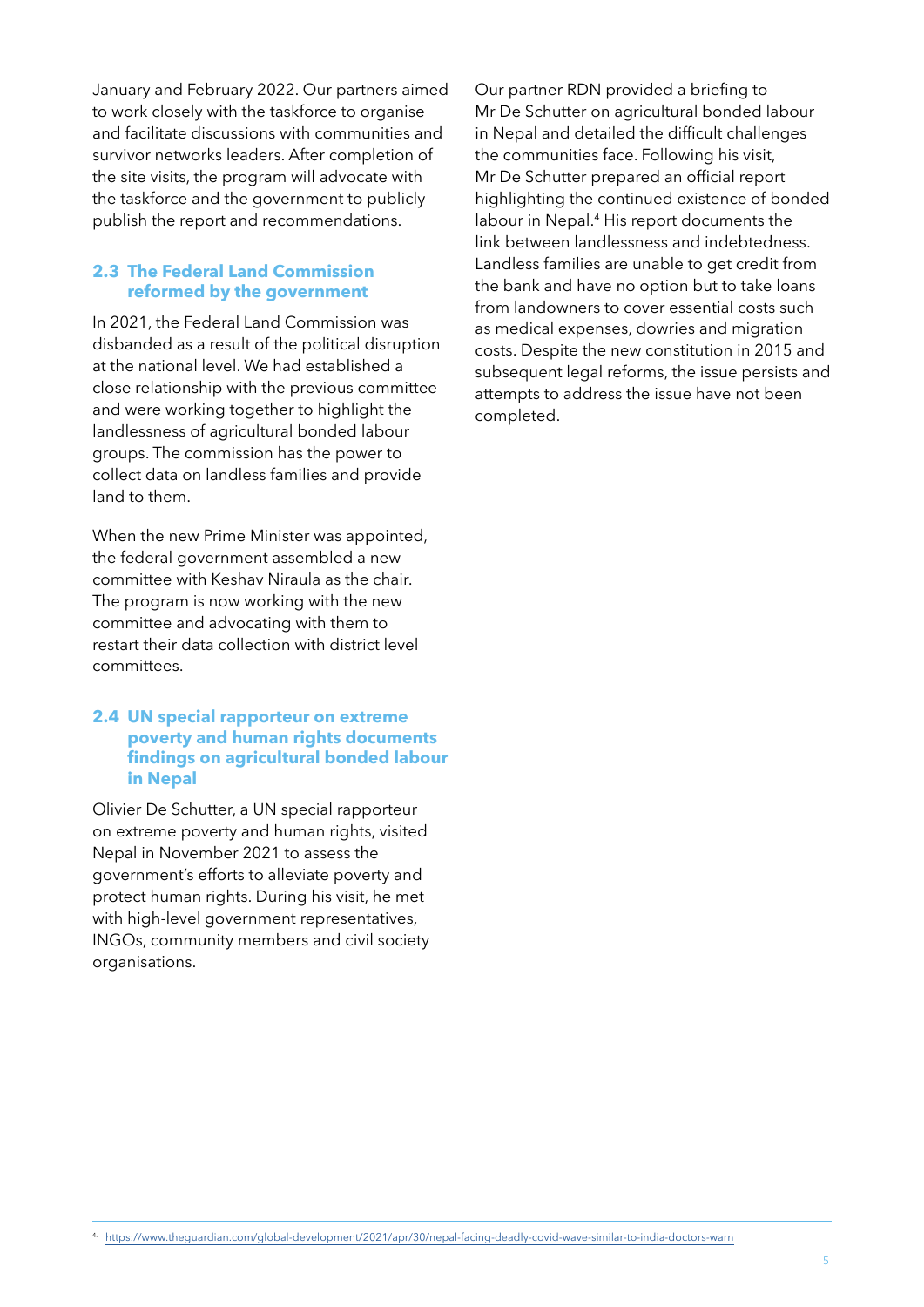### 3. Hotspot outputs and outcomes

#### **3.1 Headline results**

#### **347 Harawa-Charawa liberated in 2021**

In 2021, our partners supported 347 agricultural workers to be liberated from bonded labour with support for their recovery. All of the liberations were Harawa-Charawa who have been receiving support from our partners for a number of years. Key factors that led to the liberations included access to alternative livelihoods and income, increased freedom to choose work and access to government support services and registration documents, such as citizenship.

#### **3,575 community members gain access to essential government services**

Our partners have been supporting communities to access government support services and entitlements. In many cases, community members are unaware of the services they are entitled to and are unable to apply for them due to illiteracy.

Some of the key services the community have accessed include healthcare, education, employment support and land ownership certificates. In Saptari district, our partner JDS supported 200 people to gain land ownership certificates which provide evidence that community members are inhabiting an area of land.

Partners have also helped community members to access the Prime Minister's employment program, which guarantees a minimum of 100 days of work per year. In 2021 our partner SCDC supported 64 people to register for the scheme and our partner DJKYC supported 80 people to gain employment through it.

#### **1,626 children enrolled in school**

Over the past two years, many schools in Nepal have been closed for prolonged periods due to the covid-19 pandemic. Now that the pandemic is receding and the government has been reopening schools, there is a big need to enrol and re-enrol children in school.

In 2021, our partners CIC, DJKYC and SCDC conducted school enrolment campaigns and have enrolled 1,626 children in school. In addition to enrolling the children in school, our partners have been providing scholarships and tuition classes. In Saptari district, JDS provided tuition classes to children to support their education and SCDC enrolled 481 children through their campaign. They also provided a scholarship pack to each child, which includes school materials such as a notebook, pencil/ pens and a uniform.

#### **3.2 Progress towards hotspot objectives**

In 2021, the Nepal program underwent a number of changes. In March, seven of our program partners' contracts with the Freedom Fund came to an end and they closed out their programs. All partners made significant efforts to establish sustainable structures for their community interventions and used their strong relationships with local government to support the phase-out. For example, our partners registered over 100 community and savings groups with the government, supporting approximately 2,000 people.

In April, the Freedom Fund initiated a new phase to the program with support from Norad for a project entitled Ending Agricultural Bonded Labour in Nepal. In partnership with AAIN, the new program will continue to support Harawa-Charawa bonded labourers in the southeast of Nepal while expanding our work to include the Haliya and Kamaiya former bonded labourers.

*Hotspot objective 1: A united movement of agricultural bonded labour groups is formed and active at the national level*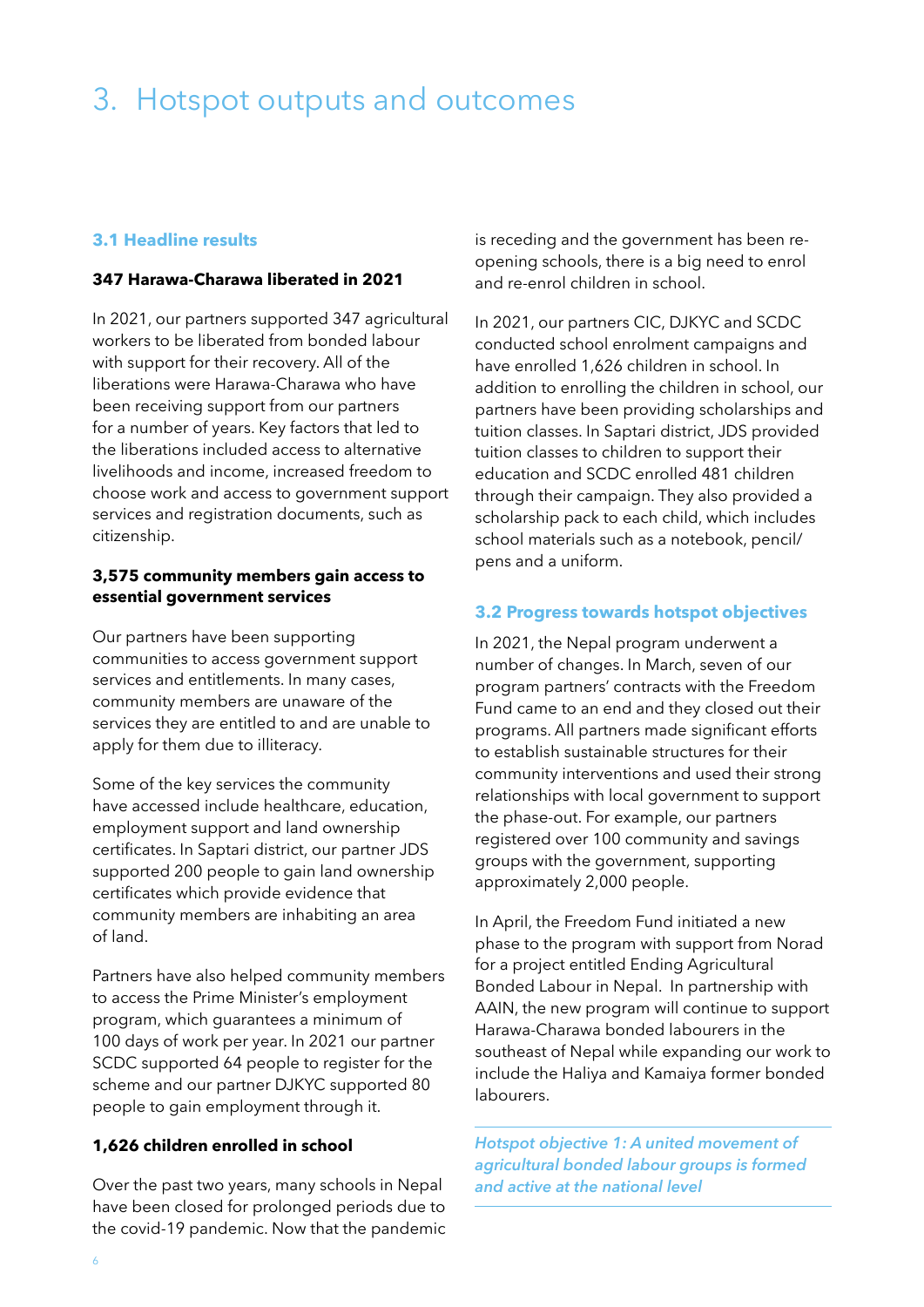A core focus for the new phase of the program is to support the three largest agricultural bonded labour groups, the Harawa-Charawa, Haliya and Kamaiya, to come together and form a united movement. Each of the groups has an existing survivor network, which to date have been focusing on addressing the issues facing their own communities. By coming together and uniting their efforts, the groups can have a collective voice and advocate for change on common issues such as landlessness, livelihoods and access to government support services.

#### **Engaging Kamaiya and Haliya survivor networks in the program**

AAIN and their local partners PeaceWin, EDC and KMJS have been engaging the Haliya and Kamaiya survivor networks in the set-up of the new phase of the program. In 2021, meetings between the NGO partners and the networks took place and municipal level groups started to be mobilised. In Sayal Rural Municipality in Doti district, one Haliya network group has been reactivated. The chair of the group committed to support the objectives of the program. In 2022, AAIN and its partners will be reactivating and mobilising many more Haliya and Kamaiya network groups.

RDN, who chair the Forced Labour Elimination Advocacy Group (FLEAG), a national network to address force labour, have been mobilising the national Harawa-Charawa, Haliya and Kamaiya networks in a series of federal level advocacy events. One such event was the 13th National Human Rights Magna Meet, an annual civil society human rights gathering in Nepal. The three networks jointly raised the issue of bonded labour at the event and the key challenges faced by their communities.

#### **Harawa-Charawa network expands to three more districts in Province 2**

In 2021, the Harawa-Charawa network expanded to three new districts, Bara, Parsa and Rauthat, and is now covering six of the eight districts in Province 2. RDN and the Harawa-Charawa network engaged with local government and communities in the three districts to understand where there might be high concentrations of Harawa-Charawa families. They identified 12 priority

municipalities and established local committees with 11 members in each.

After forming the municipality level groups, RDN supported the network to establish district level committees. Municipality group members selected candidates from their groups for the district committee formation process. Three district committees were formed with 15 members in each. The new municipal and district level committees will meet regularly with support from RDN.

In 2022, RDN and the network will conduct a similar process to establish more committees in the remaining two districts of the province. This will enable the network to cover all eight districts in the province.

#### **Harawa-Charawa network starts process of registering with the government**

The network, with support from RDN, submitted an application in 2021 to register with the Saptari District Administration Office. The network is awaiting feedback from the government on their application to complete the process. The network will benefit from registration by becoming an entity recognised by the government. They will be able to apply for government funding and will have greater influence in their advocacy work. The Haliya and Kamaiya networks have previously registered with the government and this has been beneficial for the networks in advancing their objectives and sustainability.

#### **Bringing together Harawa-Charawa, Haliya and Kamaiya networks in the program's Community of Practice (COP)**

In December 2021, the Freedom Fund brought the three survivor networks as well as AAIN and our eight NGO partners together for the first COP under the new phase of the program. The Freedom Fund provided orientations on core objectives of the program, program indicators, reporting and the planned research. There were also sessions in which the networks and partners expressed their expectations and desires for the program and ideas for how they can work together. We plan to bring together all the networks and partners in the COP at least twice a year.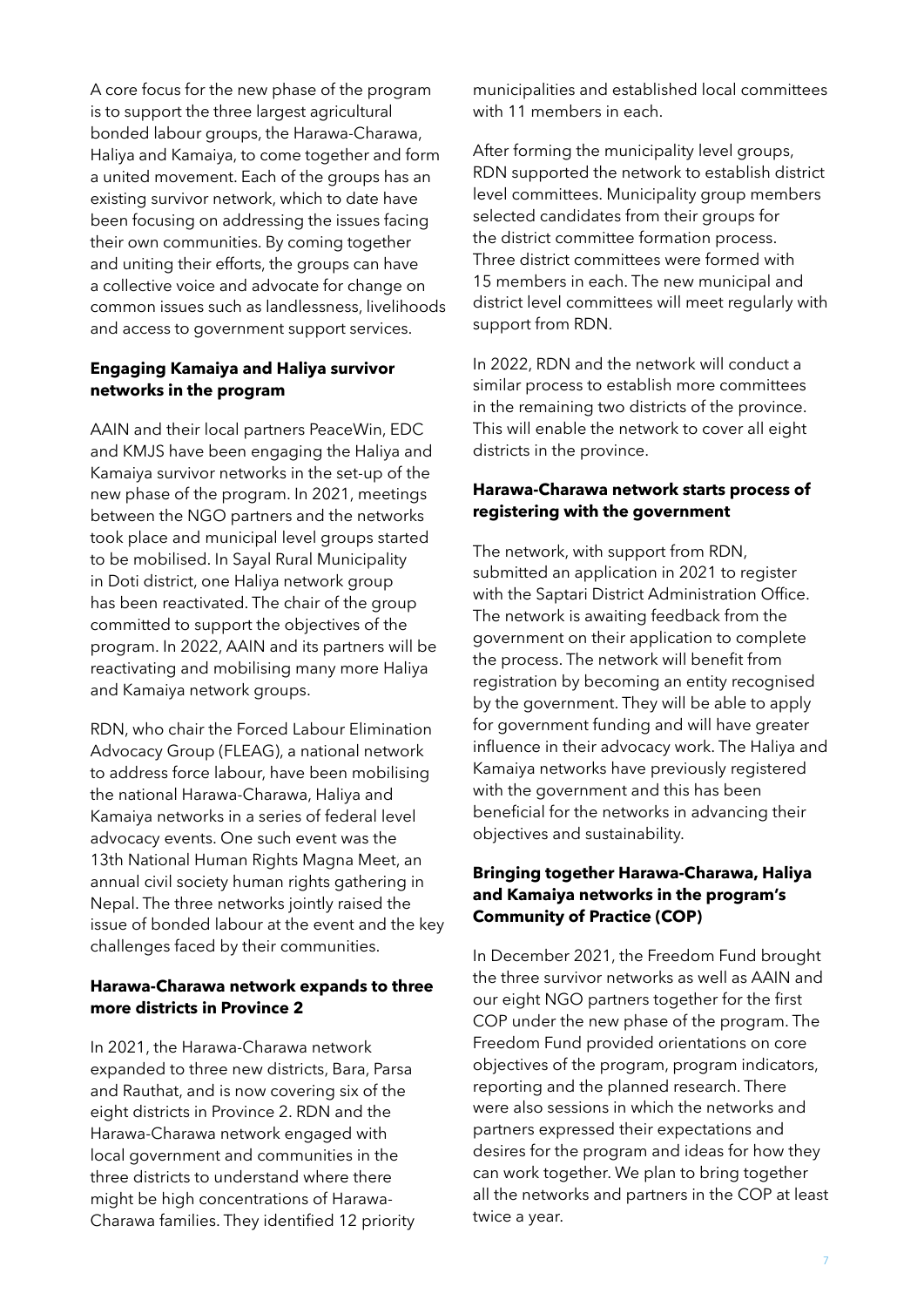The COP meeting took place in Province 2, which is located in south-eastern Nepal. Following the COP meeting, NGOs and survivor network leaders from the Haliya and Kamaiya groups joined local partners CIC, DJKYC and JDS for visits to Harawa-Charawa communities to share what they are doing.

*Hotspot objective 2: The government changes policies to address agricultural bonded labour and provide support services for survivors*

The three survivor networks identify municipal and provincial level advocacy priorities

In October 2021, the Freedom Fund conducted an advocacy strategy workshop with the Harawa-Charawa network and our NGO partners. During the workshop the participants identified five key changes they would like to achieve at provincial and municipal levels, which included issues such as accessing livelihoods, land, housing and essential government registration documents. They also identified key stakeholders to engage, windows of opportunity and activities that they could do individually and collectively.

In December, AAIN in collaboration with RDN conducted similar consultations with the Haliya and Kamaiya groups. Through the consultations the groups also identified key changes at municipal and provincial levels. These groups identified some similar issues to the Harawa-Charawa such as livelihoods and access to land. They also raised separate issues such as identifying families who were left out of the government rehabilitation packages.

In 2022, the Freedom Fund will support the Harawa-Charawa, Haliya and Kamaiya networks to come together to develop a joint national level strategy for the movement to end agricultural bonded labour. The findings from the municipal and provincial level meetings will feed into the national strategy.

#### **Forced Labour Elimination Advocacy Group (FLEAG) coordinate a series of advocacy events at the national level**

FLEAG coordinated a series of advocacy events at the national level to highlight the issue of agricultural bonded labour and demand the federal government to take action. These meetings engaged different federal ministries, members of parliament and other influential bureaucrats.

In December 2021, FLEAG organised a meeting with the National Land Commission to discuss the landlessness of agricultural bonded labourers in Nepal. The Harawa-Charawa, Haliya and Kamaiya networks expressed how their communities continue to face landlessness and homelessness. The commission agreed that bonded labour groups should benefit from the constitutional provisions to provide land to landless groups.

FLEAG organised another joint meeting in December with the labour and land management ministers. In the meeting, the survivor groups raised that on one hand the Harawa-Charawa had yet to be liberated and provided with support for recovery, while on the other hand the rehabilitation of the Kamaiya and Haliya groups has not been concluded. Many families have been left out of the rehabilitation process, while those who received support claim that it is insufficient to support their household costs and livelihoods.

In the meeting, the ministers acknowledged that there were gaps in the previous efforts to address agricultural bonded labour. Following the advocacy activities conducted by FLEAG, the minister of land management assembled a government taskforce to investigate the current status of agricultural bonded labour communities.

#### **NGOs demand local government provide minimum wage to agricultural workers**

The federal government is responsible for setting the national minimum wage in Nepal. However, municipal level governments have responsibility for monitoring and enforcing the provision of the minimum wage. Our local partners have been engaging with municipal governments to raise awareness about their responsibility to monitor wages and ensure that agricultural workers are receiving it.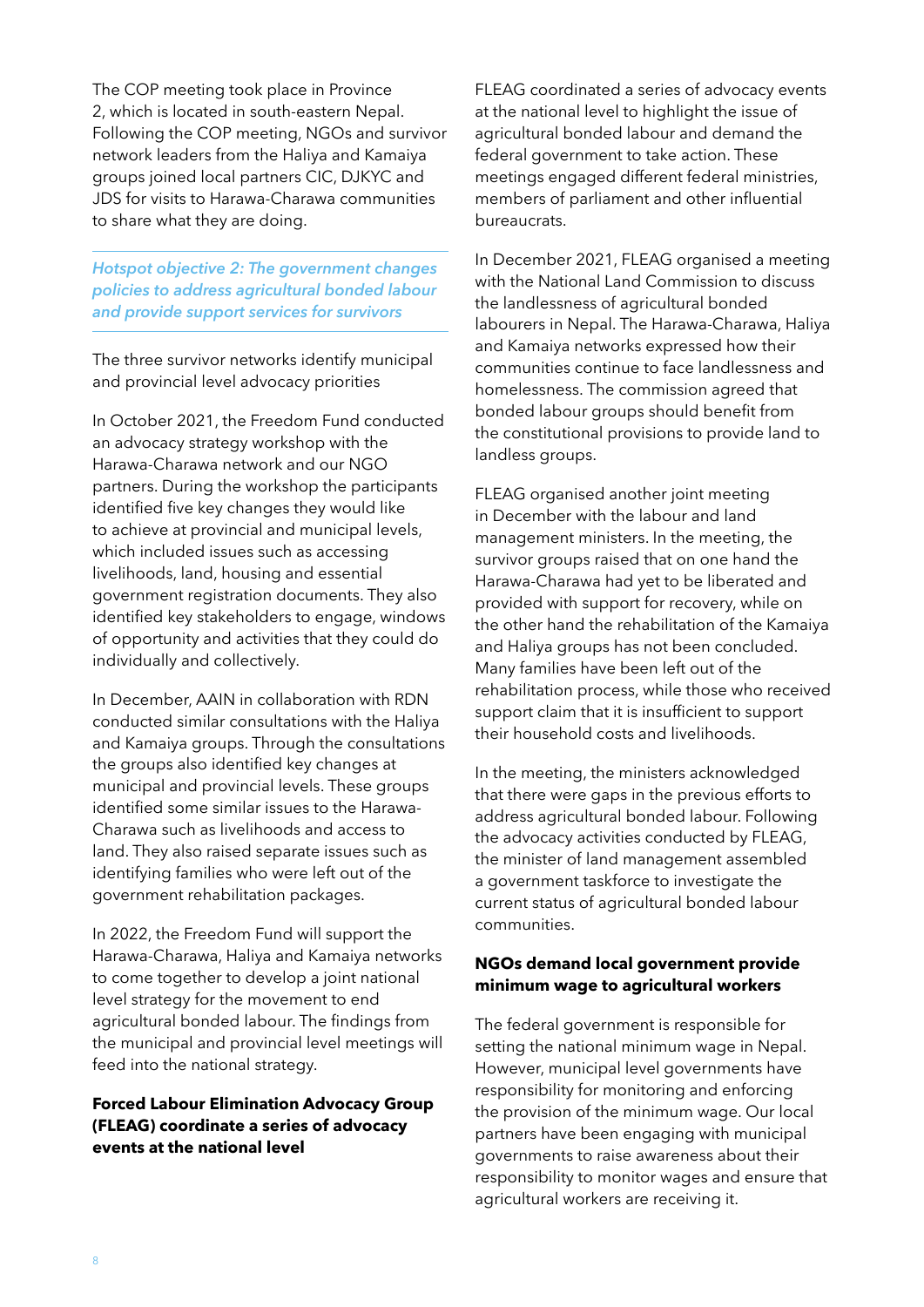In Saptari district, SCDC held meetings with four municipal governments to discuss minimum wages. SCDC raised that there are many agricultural workers in the municipalities who are receiving wages below the legal entitlement. Through the meetings, municipality government representatives recognised that workers are not receiving the minimum wage and that they must work to enforce it. SCDC will continue to engage with the local government to pressure the government to conduct monitoring of wage provision.

In Siraha district, DJKYC have also been engaging with local government on labour rights and the minimum wage. In collaboration with the government, DJKYC established a labour desk in Dhanagadhi Mai municipality. The desk provides information to workers about their rights and minimum wage entitlements. DJKYC are also working with the municipal government to develop a wage determination committee to fix and monitor provision of the minimum wage in their area.

#### **Network and NGOs demand services from provincial government for Harawa-Charawa communities**

The provincial level government is responsible for developing policies and providing funding for issues such as education, employment and social security. Our partners along with network representatives met with the Province 2 government to demand that they prioritise providing these services to marginalised Harawa-Charawa communities.

CIC conducted a meeting with the province policy and planning commission vice-president and other planning officers. CIC raised that Harawa-Charawa communities were still experiencing bonded labour and taking high interest loans to survive. They made a series of demands of the provincial government including the need to provide land for Harawa-Charawa homes and livelihoods.

Our partners JDS and SCDC also conducted delegations to the provincial government to highlight similar issues facing their communities. Following these meetings with our partners, the provincial government passed a series of regulations to implement provisions within the Dalit Empowerment Act.

*Hotspot objective 3: Agricultural bonded labourers have greater resilience as a result of accessing government and NGO support services*

#### **Partners establish community groups in new working areas**

Through the new phase of the program, our NGO partners have expanded their working areas and formed new community groups. We have established a network of hundreds of community groups in our working areas. Community group members meet on a monthly basis and discuss pressing issues facing them and their families. Through the groups, NGO partners provide information about key entitlements such as vital registration documents, education and health services. They also support members to apply for these services and engage with local government.

AAIN and their partners supported Haliya and Kamaiya communities in the far west to establish and re-activate community groups. In some of the areas, community groups previously existed but became dormant over time. In total, they have mobilised 27 ward level community groups, nine in Doti district, ten in Bajura district and eight in Bardiya district. AAIN will continue to establish and strengthen more groups in 2022.

In Province 2, our partners have also established 133 new Harawa-Charawa community freedom and savings and credit groups. Savings and credit groups enable community members to collectively save to support their household needs and livelihoods. Some examples of group formation include CIC establishing eight new community groups in Dhanusha district, DJKYC ten new savings and credit groups in Siraha district and JDS 15 in Saptari district.

#### **Harawa-Charawa access vital registration documents**

Many agricultural bonded labourers do not have vital registration documents such as citizenship or birth certificates. As a result, these people cannot access government services as they have no identification with which to apply for them. Our NGO partners have been working closely with community members to support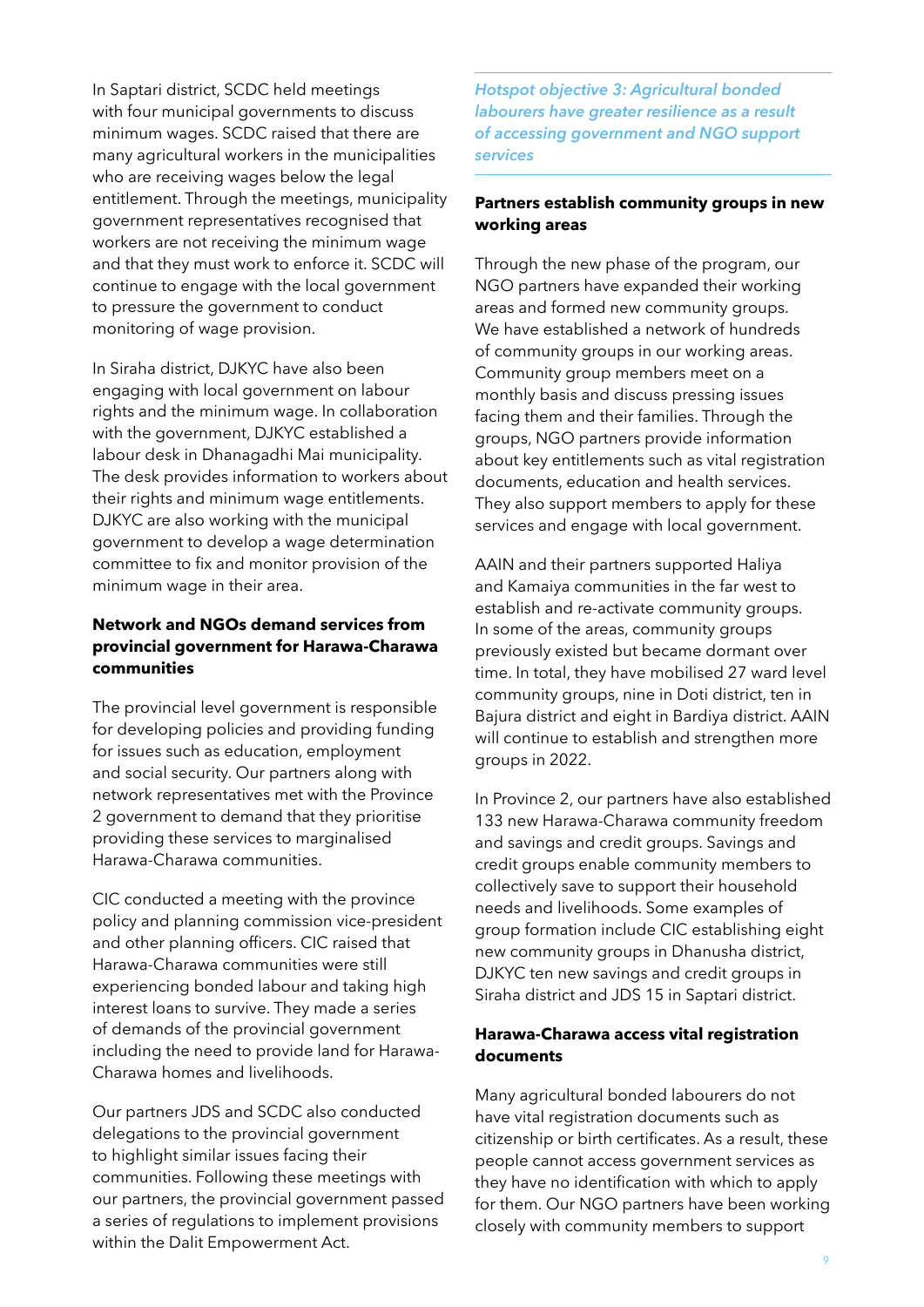them to apply and receive their registration documents.

Our partners typically identify people without registration documents through community discussions and campaigns. During a campaign a partner will try to engage a large number of community members at one time by going door to door and discussing the issue with households. When the partner has collected information on who needs support, they will then help each person to complete the required paperwork and submit it to the local government office. If needed our partners will go to the government offices and follow up on applications and put pressure on them to ensure that the documents are provided to those who apply for them.

DJKYC made a large drive to support community members to access citizenship in 2021. They managed to support 438 people (276 women and 162 men) to get their citizenship. In Dhanusha district, CIC supported 276 children (165 girls and 115 boys) to get the birth certificates. This is important for enabling the children to enrol in school. In Saptari district, JDS supported 80 people to receive citizenship while SCDC supported 192 people. SCDC also enabled 350 people to access a national ID card and 275 people to get the covid-19 vaccination.

#### **Harawa-Charawa access homes through housing scheme**

In Province 2, the government is running the Janta Awas housing scheme to provide houses to homeless families and our partners have been supporting Harawa-Charawa families to access the scheme.

In 2021, DJKYC supported 249 families in Siraha district to get new homes and in Saptari district SCDC supported 24 families. In the coming years, our partners will continue to support families to access housing as well as land for livelihoods.

#### **Partners provide livelihood support to community members**

Providing alternative livelihoods support remains an important way to support families to exit bonded labour. By accessing new skills, resources and seed money, individuals can set up their own enterprises or seek employment in different sectors.

In 2021, DJKYC provided training to 21 women on preparing and selling snacks in the local market. The snacks are popular in the market and can provide a sustainable income for vendors. One of the women, Runa, said that by preparing and selling the snacks she is able to earn enough income to support her family. Following the training, DJKYC reported that 17 of the trainees continued to run a small business selling snacks.

In Dhanusha district, CIC coordinated with UNDP and Heifer International to support 125 Harawa-Charawa to engage in their agricultural and livestock training program. The participants were trained on vegetable cultivation and goat and cow rearing. Following the training the participants are engaging in their own smallholder agriculture.

In 2021, the ILO initiated a project to provide livelihoods support to Harawa-Charawa families. Our partners coordinated with the ILO and referred 210 participants for livelihoods training. The participants received training on skills such as carpenter, e-rickshaw driver, aluminum fabricator, motorcycle mechanic, mobile phone repair, housekeeper, tiles and marble fitter, electrician, plumber, mason and off-season vegetable cultivation.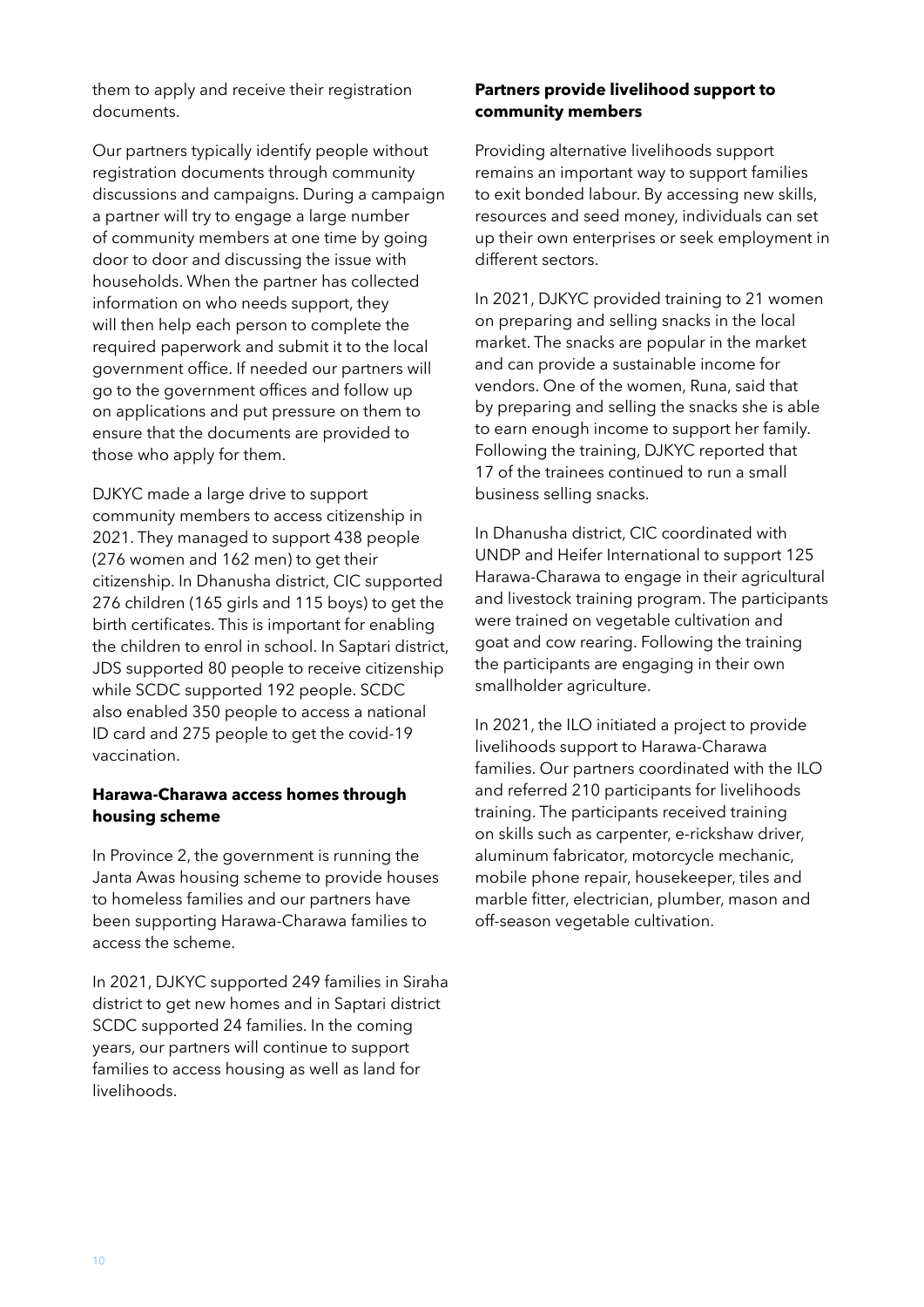## 4. Emergency Response Fund

In April 2021, the number of covid-19 infections began to rise sharply in Nepal. To respond to the crisis, the local government in our operating districts brought in lockdown measures which meant agricultural workers were unable to work and faced severe food shortages.

The Freedom Fund granted \$90,000 to 11 local NGO partners through the Emergency Response Fund, providing 4,403 Harawa-Charawa households (over 26,000 people) with a six-week supply of food and other essential items. This support has been a lifeline for communities who were unable to put food on the table and provided an alternative to taking further loans from landlords.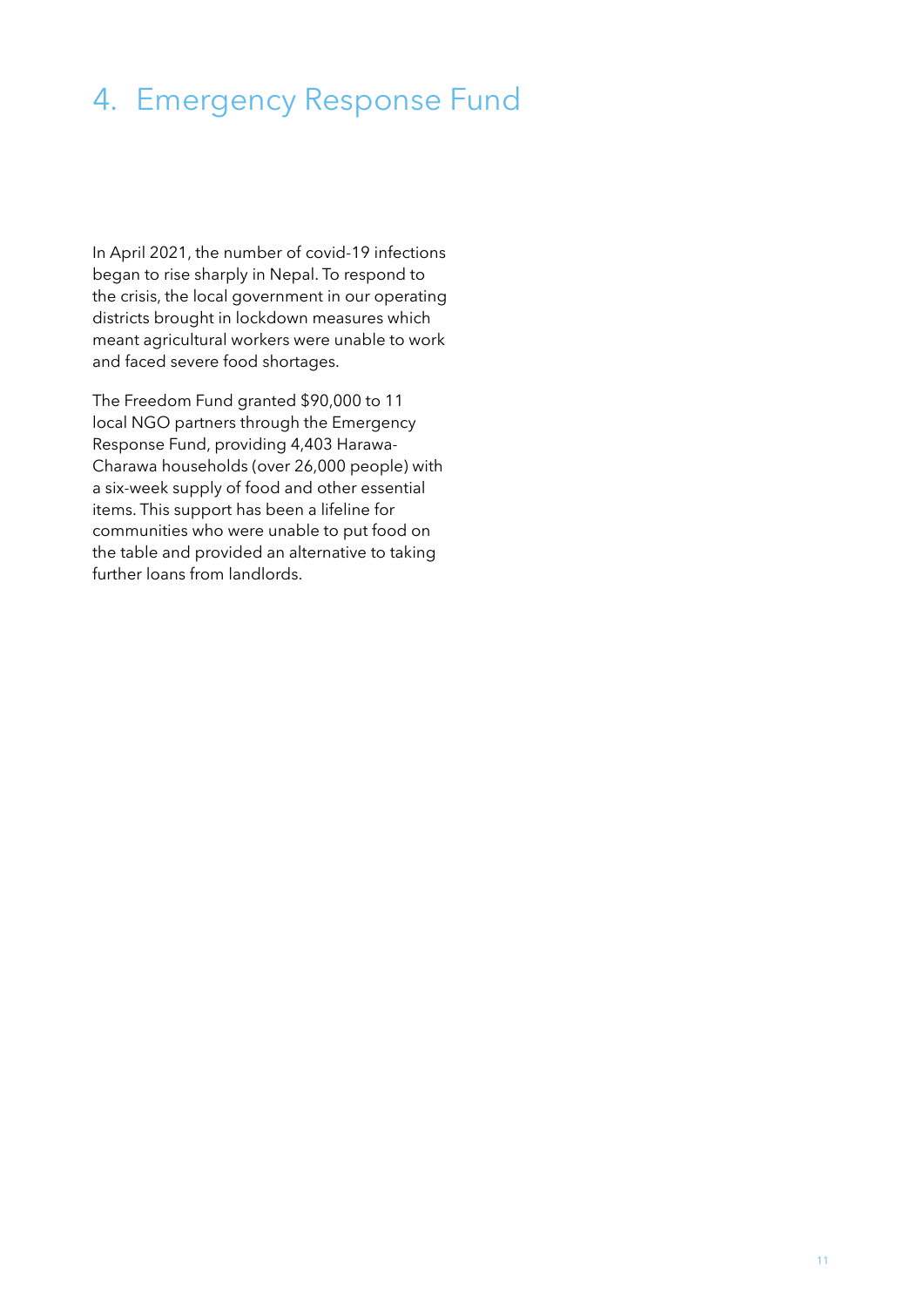## 5. Case study

#### **Rajbati's journey from agricultural bonded labour to Harawa-Charawa network leader**

Rajbati Devi Mandal is from Siraha district, Province 2, and is a survivor of agricultural bonded labour. Previously, she and her family were forced to work for a local landlord and were not allowed to choose alternative employment. As a result, they had very little income and struggled to meet their household costs. Rajbati said: "Our master [landlord] compelled us to work in his land as agricultural labourers and we were not given a fair wage. I was afraid to say something. I could not speak with others about my rights."

Rajbati joined a Harawa-Charawa community group in her village and after some time she became the treasurer. Through the group, she participated in various meetings and became aware of her rights and entitlements.

Rajbati became more active within the local Harawa-Charawa movement to stop agricultural bonded labour. She was appointed the vicechair of the Siraha district Harawa-Charawa network. The Freedom Fund's partner RDN, a grassroots capacity-building organisation, organised a series of leadership activities for the district network in which she took part. Following this, Rajbati went from strength to strength and was finally elected treasurer of the national Harawa-Charawa network in 2021.

In 2021, Rajbati advocated for the emancipation of the Harawa-Charawa in various federal level meetings. She took part in the 13th National Human Rights Magna Meet, a national human rights forum, and raised the issue of agricultural bonded labour. She took part in delegations to the labour and land management ministries and submitted memoranda outlining the network's demands for liberation and recovery services. She also joined a meeting with the newly formed land commission to discuss how land

can be allocated to landless Harawa-Charawa.

Rajbati was invited to join a talk-show program on national television in Nepal to discuss the issue of agricultural bonded labour. During the program, she confidently raised the issues facing the Harawa-Charawa, such as landlessness and livelihoods.<sup>5</sup>

Rajbati is happy that she now has a better economic situation, access to more services and her children are getting an education. She is also more confident to share her views, advocate on the issue of agricultural bonded labour and be a leader in the national network.



<sup>5.</sup> https://www.youtube.com/watch?v=Ar0g\_z6r8xM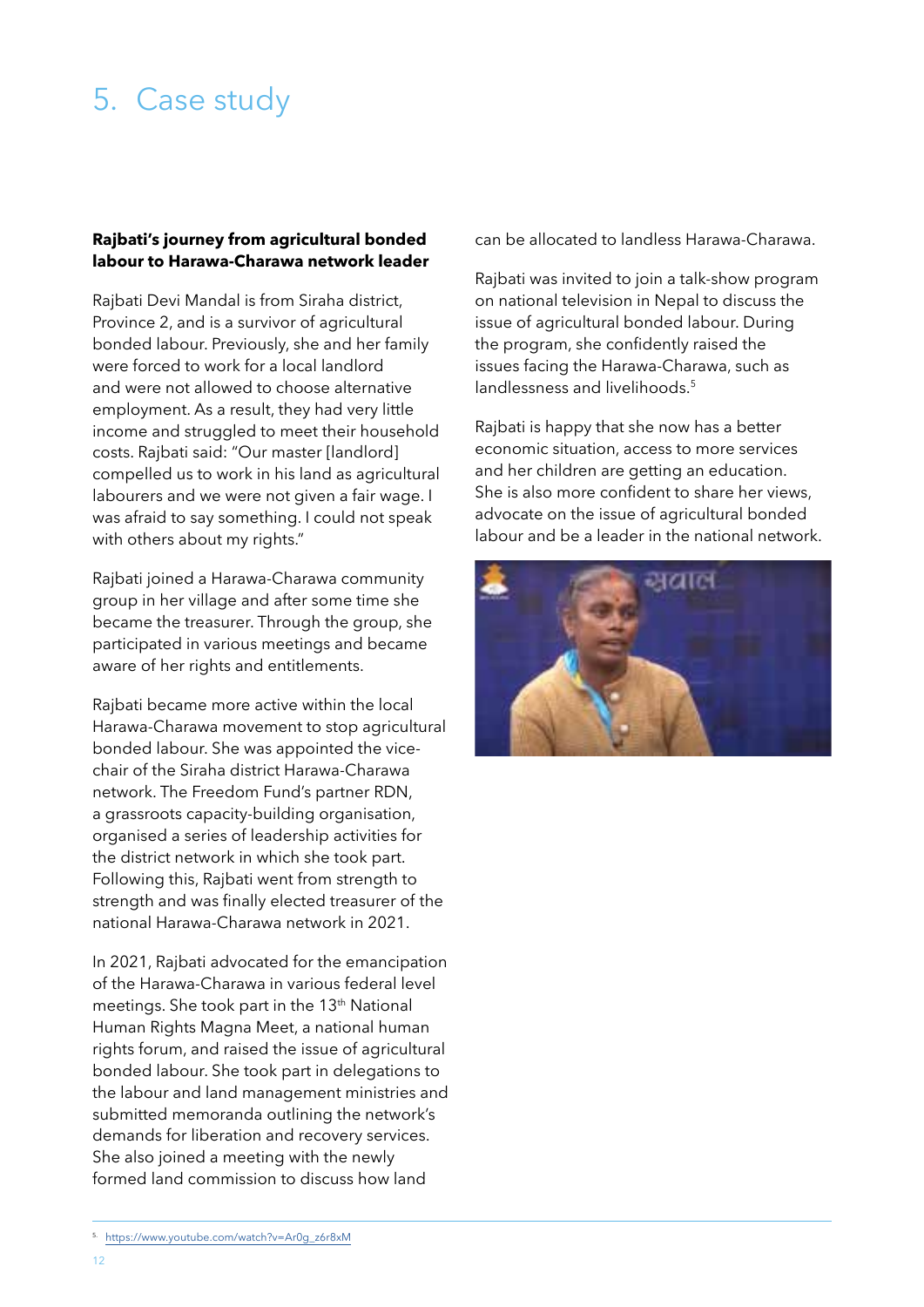# 6. Independent evaluation and research

#### **New research to inform program advocacy**

As part of the research planned for the Norad project, we released a request for proposals in June 2021. The research has two workstreams: 1, to understand the impact of the covid-19 pandemic on bonded labour communities; and 2, to conduct a market assessment of employment and vocational training programs offered by the government and NGOs, and to understand the barriers that agricultural bonded labourers face in accessing them. The findings of the research will be used as evidence to support our advocacy to government, donors and local businesses.

Following the tendering process ODI and their local partner National Institute of Science Education and Research (NISER) were selected to conduct the research. By the end of December 2021, we have jointly designed the research methodology and plan for implementation. From January 2022, they will be conducting key information interviews followed by a quantitative survey and focus group discussions. We hope to conclude the research by August 2022.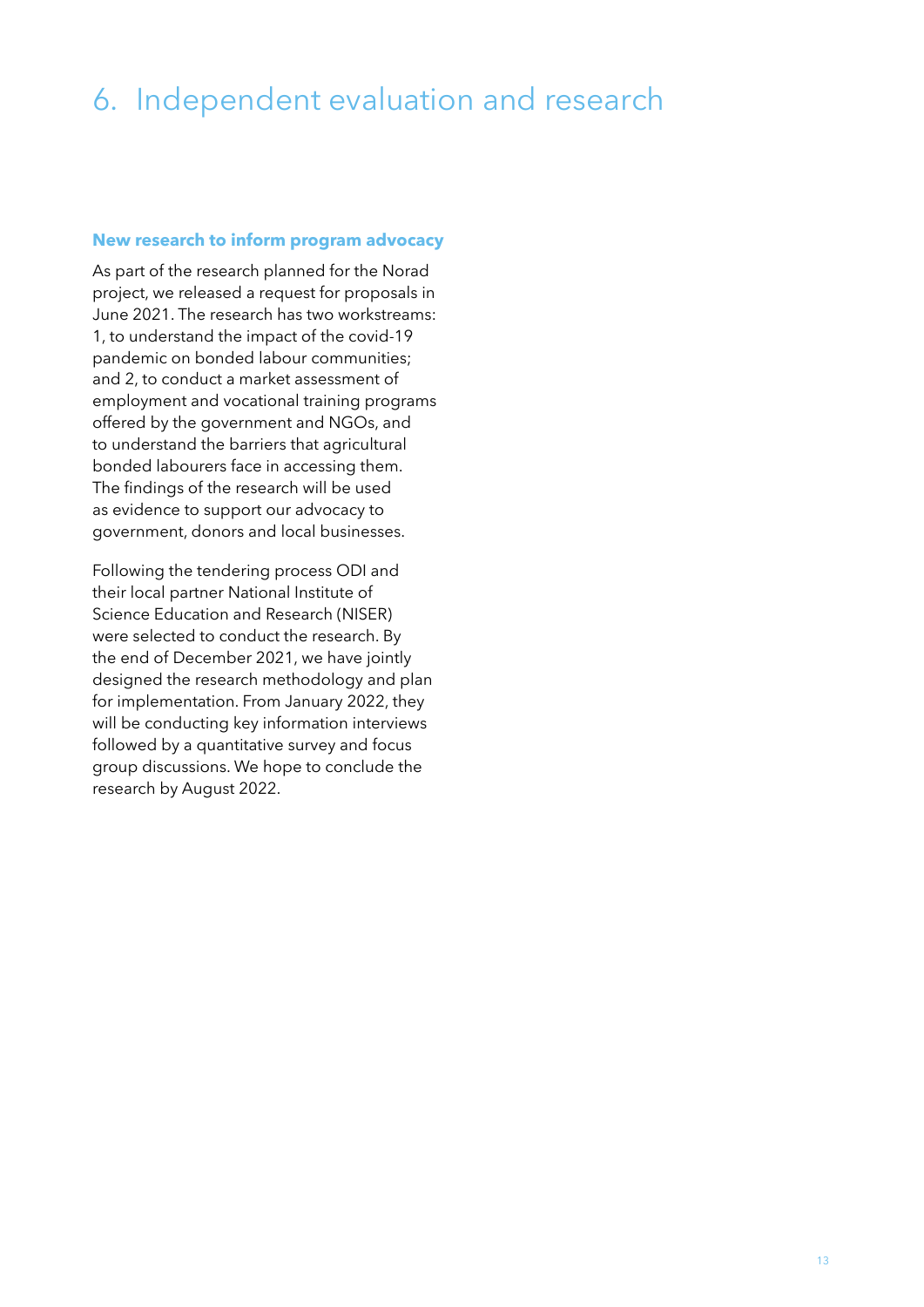### Annex 1: Internal report

We have conducted a series of trainings with partners to induct them on the systems and processes required to be compliant with the Norad funded grant. The trainings were conducted online due to the pandemic and include topics such as procurement, financial monitoring, safeguarding and global indicators.

To support the implementation of the Norad grant, the Freedom Fund recruited a new Program Advisor, Brahma Deo Ram, in July 2021. Brahma is based in the southeast of Nepal and will work with the four partners operating there. Our existing Program Advisor, Jiyam Shrestha, will shift his focus to working with our new partners supporting Haliya and Kamaiya ex-bonded labour communities.

Jiyam Shrestha, the safeguarding focal person for Nepal, has been working closely with our partners to increase their understanding of safeguarding risks and strengthen organisational policies and procedures to respond to concerns. All four partners based in southeast Nepal have now nominated safeguarding focal points and have ensured safeguarding policies are incorporated into the code of conduct which has been understood and signed by all staff. In 2022, we will be conducting a tendering process to hire a safeguarding consultant to provide additional capacity building for all program partners on safeguarding.

We contracted the financial review company, RajMS, to conduct regular financial monitoring of the partners' finances and to provide capacity building where required. In quarter four of 2021, RajMS visited all partners to review their finances. RajMS also held refresher training for partners on the Freedom Fund's financial reporting template and process.

The Freedom Fund appointed Sayer Vincent to conduct the independent audit of the Norad grant covering the period April to December 2021. They will complete the program audit by March 2022.